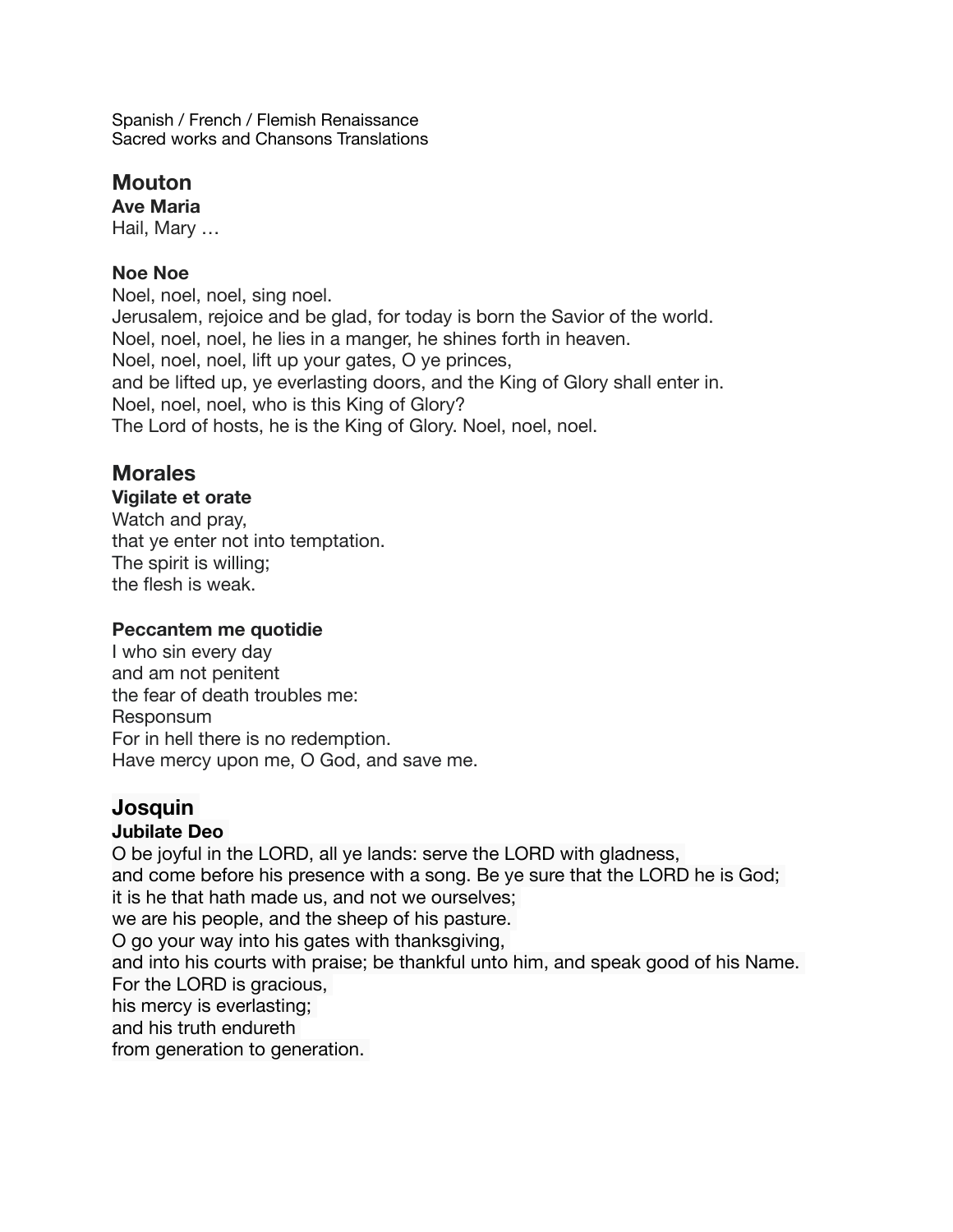# **Victoria**

#### **Una hora**

What, could you not watch one hour with me, you that were eager to die for me? Or do you not see Judas, how he sleeps not, but makes haste to betray me to the Jews? Verse: Why do you sleep? Arise and pray, lest ye fall into temptation.

#### **Recessit Pastor Noster**

Our Shepherd is departed, the fount of living water, At whose passing the sun was darkened, For even he was made captive who was holding captive the first man. Today the gates of death and their bars as well our Savior has destroyed. Verse: Indeed He has destroyed the strongholds of the underworld And he has overthrown the powers of the devil. *Alternative verse*  Before whose presence death flees At whose voice the dead will be raised; And seeing him the gates of death are broken.

#### **Sepulto Domino** - for Holy Saturday

The Lord being buried, the tomb was sealed By rolling a stone across the door, And soldiers were placed to guard it. Versus: The chief priests went to Pilate and petitioned him.

#### **Gaudent in Coelis** - Magnificat antiphon

The souls of the saints rejoice in heaven, they who have followed in the footsteps of Christ; and because they shed their blood for love of Him, they rejoice with Christ without end. All you saints of God, pray for us. Alleluia.

# **Vasquez**

#### **Salga la luna**

Rise the moon, the knight, The moon comes out and let's go later. Adventurer horseman, The moon rises entirely. Moon rise and let's go later